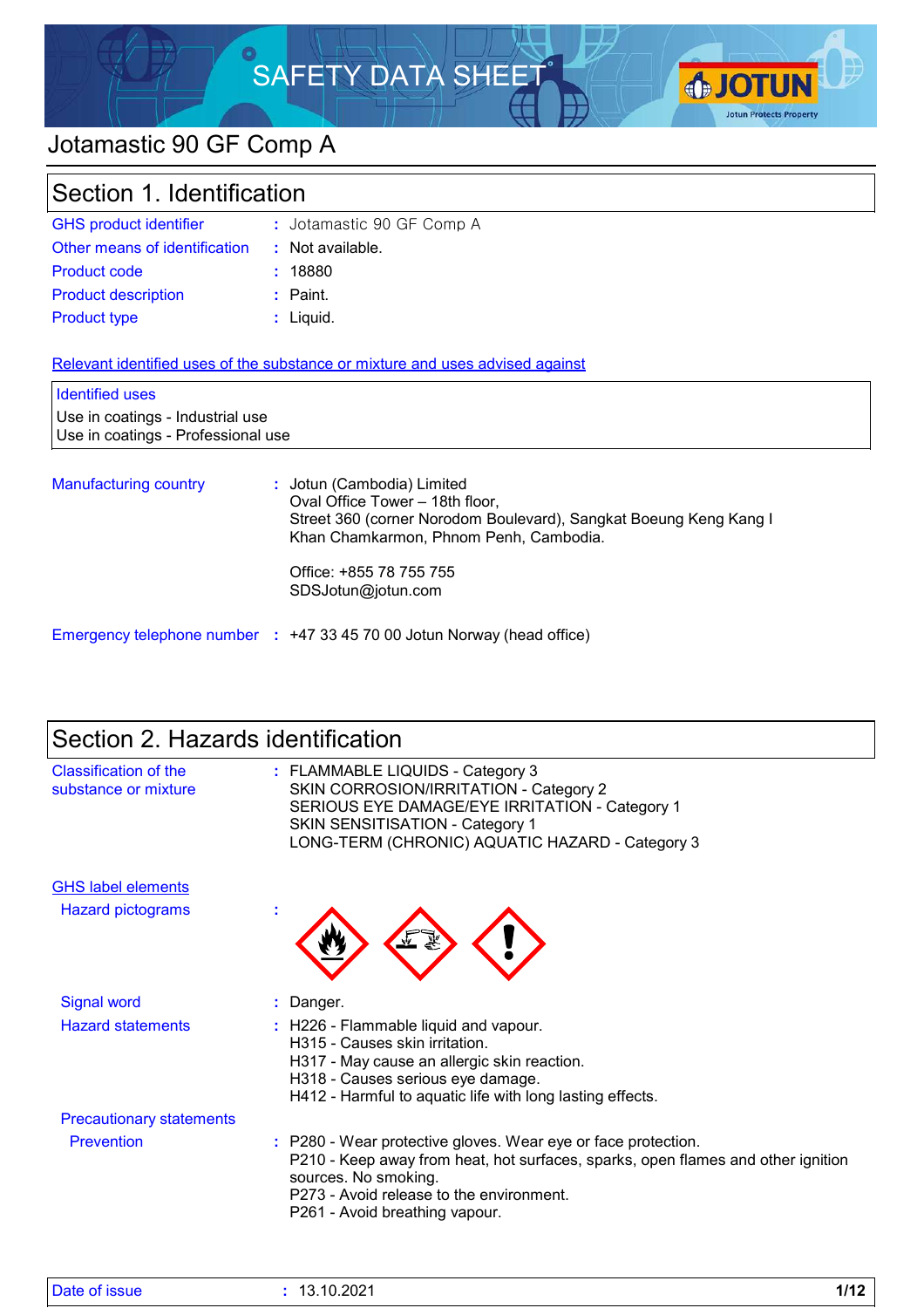result in classification

# Section 2. Hazards identification

| <b>Response</b>            | : P362 - Take off contaminated clothing and wash before reuse.<br>P363 - Wash contaminated clothing before reuse.<br>P302 + P352 - IF ON SKIN: Wash with plenty of water.<br>P333 + P313 - If skin irritation or rash occurs: Get medical advice or attention.<br>P305 + P351 + P338, P310 - IF IN EYES: Rinse cautiously with water for several<br>minutes. Remove contact lenses, if present and easy to do. Continue rinsing.<br>Immediately call a POISON CENTER or doctor. |
|----------------------------|---------------------------------------------------------------------------------------------------------------------------------------------------------------------------------------------------------------------------------------------------------------------------------------------------------------------------------------------------------------------------------------------------------------------------------------------------------------------------------|
| <b>Storage</b>             | $:$ P403 + P235 - Store in a well-ventilated place. Keep cool.                                                                                                                                                                                                                                                                                                                                                                                                                  |
| <b>Disposal</b>            | : P501 - Dispose of contents and container in accordance with all local, regional,<br>national and international regulations.                                                                                                                                                                                                                                                                                                                                                   |
| Other hazards which do not | : None known.                                                                                                                                                                                                                                                                                                                                                                                                                                                                   |

# Section 3. Composition/information on ingredients

| Substance/mixture             | : Mixture        |
|-------------------------------|------------------|
| Other means of identification | : Not available. |

| <b>CAS number/other identifiers</b> |                   |  |
|-------------------------------------|-------------------|--|
| <b>CAS</b> number                   | : Not applicable. |  |
| EC number                           | : Mixture.        |  |
| Product code                        | : 18880           |  |

| Ingredient name                                                           | $\frac{9}{6}$ | <b>CAS number</b> |
|---------------------------------------------------------------------------|---------------|-------------------|
| epoxy resin (MW $\leq$ 700)                                               | $\leq 14$     | 1675-54-3         |
| 4,4'-Isopropylidenediphenol, oligomeric reaction products with 1-chloro-  | ≤8.6          | 67989-52-0        |
| 2,3-epoxypropane, reaction products with fatty acids, C18-unsatd., dimers |               |                   |
| xylene                                                                    | ≤10           | 1330-20-7         |
| hydrocarbons, c9-unsatd., polymd.                                         | $\leq 5$      | 71302-83-5        |
| 2-methylpropan-1-ol                                                       | ≤5            | 78-83-1           |
| glycidyl ether of 3-alkyl phenol                                          | ≤5            | 68413-24-1        |
| benzyl alcohol                                                            | -≤3           | 100-51-6          |
| ethylbenzene                                                              | -≤3           | 100-41-4          |
| Phenol, methylstyrenated                                                  | ≤3            | 68512-30-1        |
| Phenol, styrenated                                                        | 5.1≥∣         | 61788-44-1        |

There are no additional ingredients present which, within the current knowledge of the supplier and in the concentrations applicable, are classified as hazardous to health or the environment and hence require reporting in this section.

Occupational exposure limits, if available, are listed in Section 8.

# Section 4. First aid measures

| <b>Description of necessary first aid measures</b> |                                                                                                                                                                                                                                                                                                                                                                                                                                                                                                                                                                                                                                                                                                                                       |
|----------------------------------------------------|---------------------------------------------------------------------------------------------------------------------------------------------------------------------------------------------------------------------------------------------------------------------------------------------------------------------------------------------------------------------------------------------------------------------------------------------------------------------------------------------------------------------------------------------------------------------------------------------------------------------------------------------------------------------------------------------------------------------------------------|
| Eye contact                                        | : Get medical attention immediately. Call a poison center or physician. Immediately<br>flush eyes with plenty of water, occasionally lifting the upper and lower eyelids.<br>Check for and remove any contact lenses. Continue to rinse for at least 10 minutes.<br>Chemical burns must be treated promptly by a physician.                                                                                                                                                                                                                                                                                                                                                                                                           |
| Inhalation                                         | : Get medical attention immediately. Call a poison center or physician. Remove<br>victim to fresh air and keep at rest in a position comfortable for breathing. If it is<br>suspected that fumes are still present, the rescuer should wear an appropriate mask<br>or self-contained breathing apparatus. If not breathing, if breathing is irregular or if<br>respiratory arrest occurs, provide artificial respiration or oxygen by trained personnel.<br>It may be dangerous to the person providing aid to give mouth-to-mouth<br>resuscitation. If unconscious, place in recovery position and get medical attention<br>immediately. Maintain an open airway. Loosen tight clothing such as a collar, tie,<br>belt or waistband. |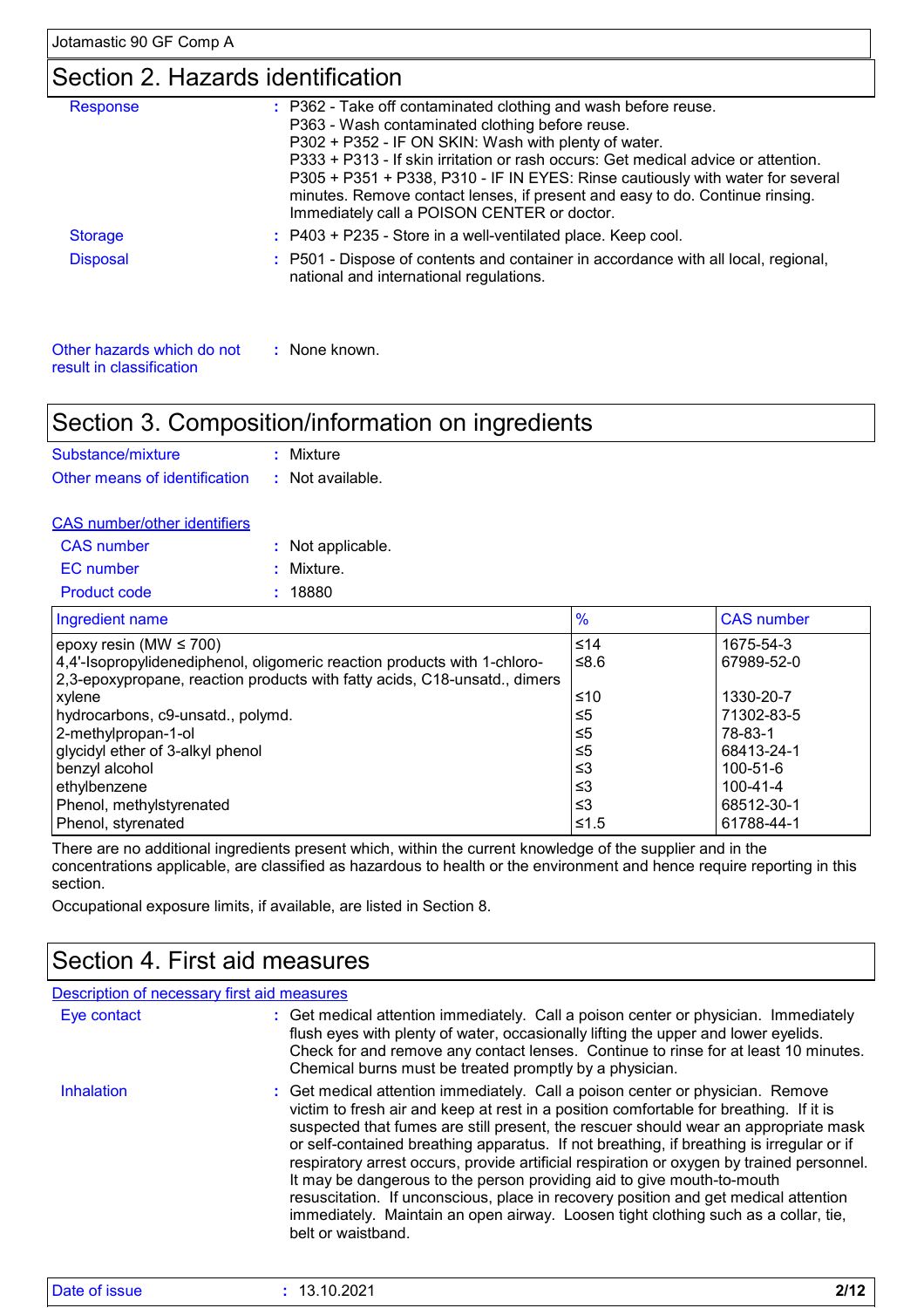# Section 4. First aid measures

| <b>Skin contact</b> | : Get medical attention immediately. Call a poison center or physician. Wash with<br>plenty of soap and water. Remove contaminated clothing and shoes. Wash                                                                                                                                                                                                                                                                                                                                                                                                                                                                                                                                                                                                                                                                                                                            |
|---------------------|----------------------------------------------------------------------------------------------------------------------------------------------------------------------------------------------------------------------------------------------------------------------------------------------------------------------------------------------------------------------------------------------------------------------------------------------------------------------------------------------------------------------------------------------------------------------------------------------------------------------------------------------------------------------------------------------------------------------------------------------------------------------------------------------------------------------------------------------------------------------------------------|
|                     | contaminated clothing thoroughly with water before removing it, or wear gloves.<br>Continue to rinse for at least 10 minutes. Chemical burns must be treated promptly<br>by a physician. In the event of any complaints or symptoms, avoid further exposure.<br>Wash clothing before reuse. Clean shoes thoroughly before reuse.                                                                                                                                                                                                                                                                                                                                                                                                                                                                                                                                                       |
| Ingestion           | : Get medical attention immediately. Call a poison center or physician. Wash out<br>mouth with water. Remove dentures if any. Remove victim to fresh air and keep at<br>rest in a position comfortable for breathing. If material has been swallowed and the<br>exposed person is conscious, give small quantities of water to drink. Stop if the<br>exposed person feels sick as vomiting may be dangerous. Do not induce vomiting<br>unless directed to do so by medical personnel. If vomiting occurs, the head should<br>be kept low so that vomit does not enter the lungs. Chemical burns must be treated<br>promptly by a physician. Never give anything by mouth to an unconscious person.<br>If unconscious, place in recovery position and get medical attention immediately.<br>Maintain an open airway. Loosen tight clothing such as a collar, tie, belt or<br>waistband. |

| Most important symptoms/effects, acute and delayed |  |
|----------------------------------------------------|--|

| Potential acute health effects    |                                                                                                                                                                                                                                                                                                                                                    |
|-----------------------------------|----------------------------------------------------------------------------------------------------------------------------------------------------------------------------------------------------------------------------------------------------------------------------------------------------------------------------------------------------|
| Eye contact                       | : Causes serious eye damage.                                                                                                                                                                                                                                                                                                                       |
| <b>Inhalation</b>                 | : No known significant effects or critical hazards.                                                                                                                                                                                                                                                                                                |
| <b>Skin contact</b>               | : Causes skin irritation. May cause an allergic skin reaction.                                                                                                                                                                                                                                                                                     |
| Ingestion                         | : No known significant effects or critical hazards.                                                                                                                                                                                                                                                                                                |
| Over-exposure signs/symptoms      |                                                                                                                                                                                                                                                                                                                                                    |
| Eye contact                       | : Adverse symptoms may include the following:<br>pain<br>watering<br>redness                                                                                                                                                                                                                                                                       |
| <b>Inhalation</b>                 | : No specific data.                                                                                                                                                                                                                                                                                                                                |
| <b>Skin contact</b>               | : Adverse symptoms may include the following:<br>pain or irritation<br>redness<br>blistering may occur                                                                                                                                                                                                                                             |
| Ingestion                         | : Adverse symptoms may include the following:<br>stomach pains                                                                                                                                                                                                                                                                                     |
|                                   | Indication of immediate medical attention and special treatment needed, if necessary                                                                                                                                                                                                                                                               |
| Notes to physician                | : Treat symptomatically. Contact poison treatment specialist immediately if large<br>quantities have been ingested or inhaled.                                                                                                                                                                                                                     |
| <b>Specific treatments</b>        | : No specific treatment.                                                                                                                                                                                                                                                                                                                           |
| <b>Protection of first-aiders</b> | : No action shall be taken involving any personal risk or without suitable training. If it<br>is suspected that fumes are still present, the rescuer should wear an appropriate<br>mask or self-contained breathing apparatus. It may be dangerous to the person<br>providing aid to give mouth-to-mouth resuscitation. Wash contaminated clothing |

See toxicological information (Section 11)

# Section 5. Firefighting measures

#### Extinguishing media

Suitable extinguishing media **:** Use dry chemical, CO<sub>2</sub>, water spray (fog) or foam.

thoroughly with water before removing it, or wear gloves.

- Unsuitable extinguishing media
	- **:** Do not use water jet.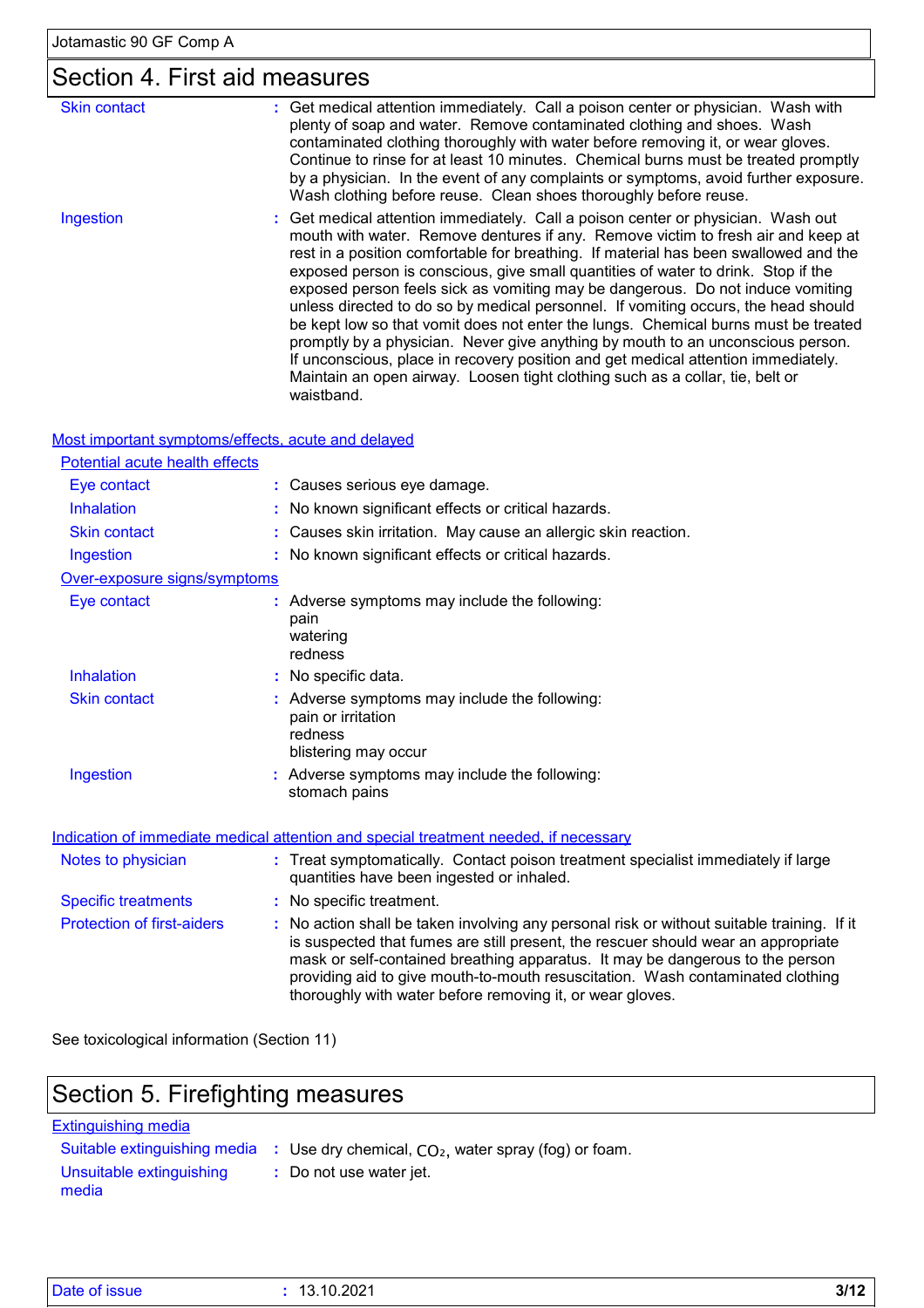# Section 5. Firefighting measures

| Specific hazards arising from<br>the chemical      | : Flammable liquid and vapour. Runoff to sewer may create fire or explosion hazard.<br>In a fire or if heated, a pressure increase will occur and the container may burst, with<br>the risk of a subsequent explosion. This material is harmful to aquatic life with long<br>lasting effects. Fire water contaminated with this material must be contained and<br>prevented from being discharged to any waterway, sewer or drain. |
|----------------------------------------------------|------------------------------------------------------------------------------------------------------------------------------------------------------------------------------------------------------------------------------------------------------------------------------------------------------------------------------------------------------------------------------------------------------------------------------------|
| <b>Hazardous thermal</b><br>decomposition products | : Decomposition products may include the following materials:<br>carbon dioxide<br>carbon monoxide<br>halogenated compounds<br>metal oxide/oxides                                                                                                                                                                                                                                                                                  |
| Special protective actions for<br>fire-fighters    | : Promptly isolate the scene by removing all persons from the vicinity of the incident if<br>there is a fire. No action shall be taken involving any personal risk or without<br>suitable training. Move containers from fire area if this can be done without risk.<br>Use water spray to keep fire-exposed containers cool.                                                                                                      |
| Special protective equipment<br>for fire-fighters  | : Fire-fighters should wear appropriate protective equipment and self-contained<br>breathing apparatus (SCBA) with a full face-piece operated in positive pressure<br>mode.                                                                                                                                                                                                                                                        |

# Section 6. Accidental release measures

|                                                      | Personal precautions, protective equipment and emergency procedures                                                                                                                                                                                                                                                                                                                                                                                                                                                                                                                                                                                                                                                                                                     |
|------------------------------------------------------|-------------------------------------------------------------------------------------------------------------------------------------------------------------------------------------------------------------------------------------------------------------------------------------------------------------------------------------------------------------------------------------------------------------------------------------------------------------------------------------------------------------------------------------------------------------------------------------------------------------------------------------------------------------------------------------------------------------------------------------------------------------------------|
| For non-emergency<br>personnel                       | : No action shall be taken involving any personal risk or without suitable training.<br>Evacuate surrounding areas. Keep unnecessary and unprotected personnel from<br>entering. Do not touch or walk through spilt material. Shut off all ignition sources.<br>No flares, smoking or flames in hazard area. Do not breathe vapour or mist.<br>Provide adequate ventilation. Wear appropriate respirator when ventilation is<br>inadequate. Put on appropriate personal protective equipment.                                                                                                                                                                                                                                                                           |
| For emergency responders                             | : If specialised clothing is required to deal with the spillage, take note of any<br>information in Section 8 on suitable and unsuitable materials. See also the<br>information in "For non-emergency personnel".                                                                                                                                                                                                                                                                                                                                                                                                                                                                                                                                                       |
| <b>Environmental precautions</b>                     | : Avoid dispersal of spilt material and runoff and contact with soil, waterways, drains<br>and sewers. Inform the relevant authorities if the product has caused environmental<br>pollution (sewers, waterways, soil or air). Water polluting material. May be harmful<br>to the environment if released in large quantities.                                                                                                                                                                                                                                                                                                                                                                                                                                           |
| Methods and material for containment and cleaning up |                                                                                                                                                                                                                                                                                                                                                                                                                                                                                                                                                                                                                                                                                                                                                                         |
| <b>Small spill</b>                                   | : Stop leak if without risk. Move containers from spill area. Use spark-proof tools and<br>explosion-proof equipment. Dilute with water and mop up if water-soluble.<br>Alternatively, or if water-insoluble, absorb with an inert dry material and place in an<br>appropriate waste disposal container. Dispose of via a licensed waste disposal<br>contractor.                                                                                                                                                                                                                                                                                                                                                                                                        |
| Large spill                                          | : Stop leak if without risk. Move containers from spill area. Use spark-proof tools and<br>explosion-proof equipment. Approach the release from upwind. Prevent entry into<br>sewers, water courses, basements or confined areas. Wash spillages into an<br>effluent treatment plant or proceed as follows. Contain and collect spillage with non-<br>combustible, absorbent material e.g. sand, earth, vermiculite or diatomaceous earth<br>and place in container for disposal according to local regulations (see Section 13).<br>Dispose of via a licensed waste disposal contractor. Contaminated absorbent<br>material may pose the same hazard as the spilt product. Note: see Section 1 for<br>emergency contact information and Section 13 for waste disposal. |

# Section 7. Handling and storage

|  | Precautions for safe handling : Eating, drinking and smoking should be prohibited in areas where this material is<br>handled, stored and processed. Workers should wash hands and face before<br>eating, drinking and smoking. Remove contaminated clothing and protective<br>equipment before entering eating areas. See also Section 8 for additional<br>information on hygiene measures. |
|--|---------------------------------------------------------------------------------------------------------------------------------------------------------------------------------------------------------------------------------------------------------------------------------------------------------------------------------------------------------------------------------------------|
|--|---------------------------------------------------------------------------------------------------------------------------------------------------------------------------------------------------------------------------------------------------------------------------------------------------------------------------------------------------------------------------------------------|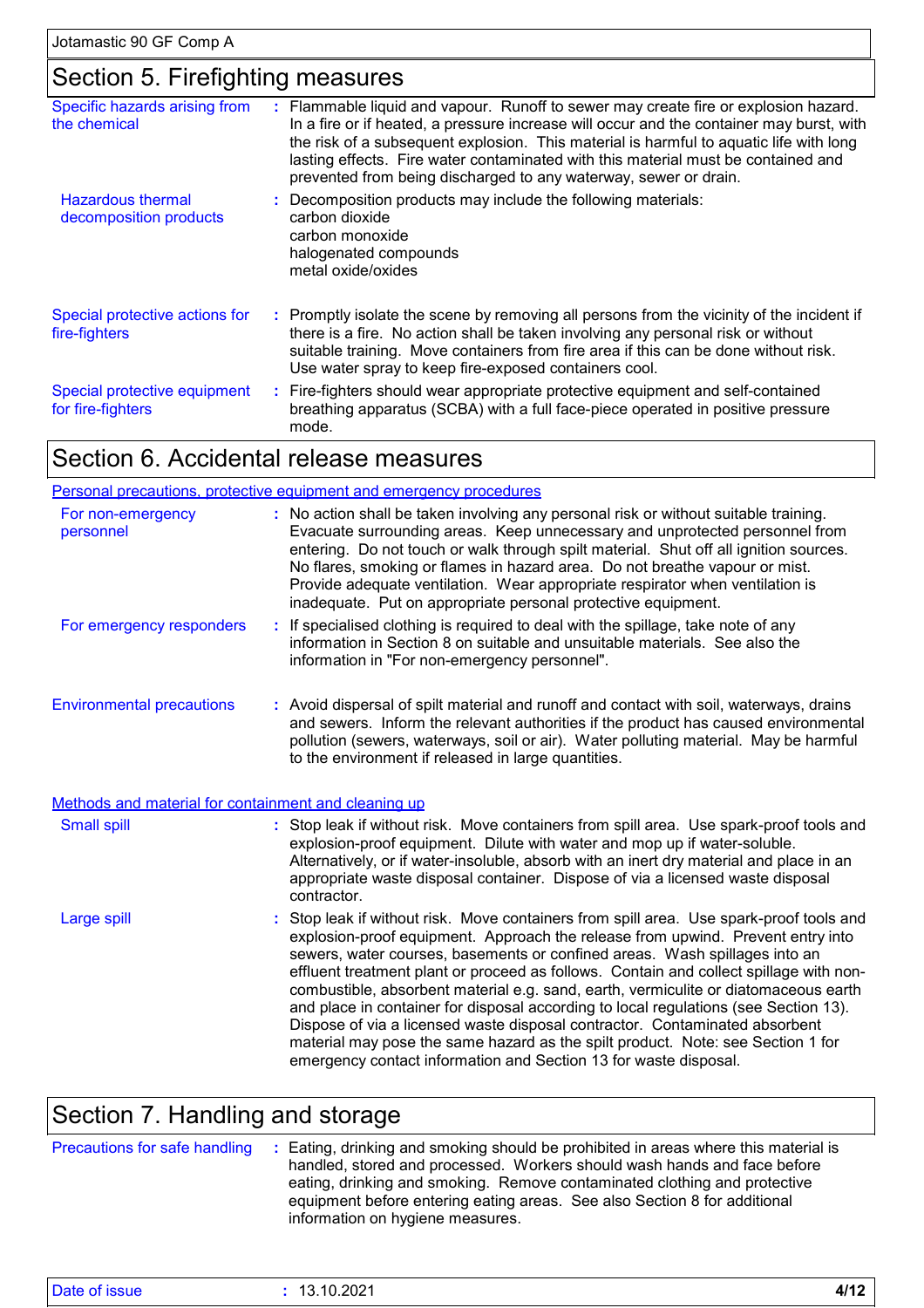# Section 7. Handling and storage

| Conditions for safe storage,<br>including any incompatibilities | : Store in accordance with local regulations. Store in a segregated and approved<br>area. Store in original container protected from direct sunlight in a dry, cool and well-<br>ventilated area, away from incompatible materials (see Section 10) and food and<br>drink. Store locked up. Eliminate all ignition sources. Separate from oxidising<br>materials. Keep container tightly closed and sealed until ready for use. Containers<br>that have been opened must be carefully resealed and kept upright to prevent<br>leakage. Do not store in unlabelled containers. Use appropriate containment to<br>avoid environmental contamination. See Section 10 for incompatible materials<br>before handling or use. |
|-----------------------------------------------------------------|-------------------------------------------------------------------------------------------------------------------------------------------------------------------------------------------------------------------------------------------------------------------------------------------------------------------------------------------------------------------------------------------------------------------------------------------------------------------------------------------------------------------------------------------------------------------------------------------------------------------------------------------------------------------------------------------------------------------------|
|-----------------------------------------------------------------|-------------------------------------------------------------------------------------------------------------------------------------------------------------------------------------------------------------------------------------------------------------------------------------------------------------------------------------------------------------------------------------------------------------------------------------------------------------------------------------------------------------------------------------------------------------------------------------------------------------------------------------------------------------------------------------------------------------------------|

# Section 8. Exposure controls/personal protection

#### Control parameters

| Occupational exposure limits |  |
|------------------------------|--|
|------------------------------|--|

| Ingredient name                             |                                                                                                                                                           | <b>Exposure limits</b>                                                                                                                                                                                                                                                                                                                                                                                                                                                                                                        |  |  |
|---------------------------------------------|-----------------------------------------------------------------------------------------------------------------------------------------------------------|-------------------------------------------------------------------------------------------------------------------------------------------------------------------------------------------------------------------------------------------------------------------------------------------------------------------------------------------------------------------------------------------------------------------------------------------------------------------------------------------------------------------------------|--|--|
| xylene                                      |                                                                                                                                                           | Ministry of Labor (Thailand, 8/2017).<br>TWA: 100 ppm 8 hours.                                                                                                                                                                                                                                                                                                                                                                                                                                                                |  |  |
| 2-methylpropan-1-ol<br>ethylbenzene         |                                                                                                                                                           | ACGIH TLV (United States, 1/2021).<br>TWA: 152 mg/m <sup>3</sup> 8 hours.<br>TWA: 50 ppm 8 hours.<br>Ministry of Labor (Thailand, 8/2017).                                                                                                                                                                                                                                                                                                                                                                                    |  |  |
|                                             |                                                                                                                                                           | TWA: 100 ppm 8 hours.                                                                                                                                                                                                                                                                                                                                                                                                                                                                                                         |  |  |
| <b>Recommended monitoring</b><br>procedures | determination of hazardous substances will also be required.                                                                                              | If this product contains ingredients with exposure limits, personal, workplace<br>atmosphere or biological monitoring may be required to determine the effectiveness<br>of the ventilation or other control measures and/or the necessity to use respiratory<br>protective equipment. Reference should be made to appropriate monitoring<br>standards. Reference to national guidance documents for methods for the                                                                                                           |  |  |
| Appropriate engineering<br>controls         | : Use only with adequate ventilation. Use process enclosures, local exhaust<br>limits. Use explosion-proof ventilation equipment.                         | ventilation or other engineering controls to keep worker exposure to airborne<br>contaminants below any recommended or statutory limits. The engineering controls<br>also need to keep gas, vapour or dust concentrations below any lower explosive                                                                                                                                                                                                                                                                           |  |  |
| <b>Environmental exposure</b><br>controls   | t.<br>cases, fume scrubbers, filters or engineering modifications to the process<br>equipment will be necessary to reduce emissions to acceptable levels. | Emissions from ventilation or work process equipment should be checked to ensure<br>they comply with the requirements of environmental protection legislation. In some                                                                                                                                                                                                                                                                                                                                                        |  |  |
| Individual protection measures              |                                                                                                                                                           |                                                                                                                                                                                                                                                                                                                                                                                                                                                                                                                               |  |  |
| <b>Hygiene measures</b>                     | showers are close to the workstation location.                                                                                                            | : Wash hands, forearms and face thoroughly after handling chemical products, before<br>eating, smoking and using the lavatory and at the end of the working period.<br>Appropriate techniques should be used to remove potentially contaminated clothing.<br>Contaminated work clothing should not be allowed out of the workplace. Wash<br>contaminated clothing before reusing. Ensure that eyewash stations and safety                                                                                                     |  |  |
| Eye/face protection                         | instead.                                                                                                                                                  | Safety eyewear complying to EN 166 should be used when a risk assessment<br>indicates this is necessary to avoid exposure to liquid splashes, mists, gases or<br>dusts. If contact is possible, the following protection should be worn, unless the<br>assessment indicates a higher degree of protection: chemical splash goggles and/<br>or face shield. If inhalation hazards exist, a full-face respirator may be required                                                                                                |  |  |
| <b>Skin protection</b>                      |                                                                                                                                                           |                                                                                                                                                                                                                                                                                                                                                                                                                                                                                                                               |  |  |
| <b>Hand protection</b>                      | several substances, the protection time of the gloves cannot be accurately<br>estimated.                                                                  | : Chemical-resistant, impervious gloves complying with an approved standard should<br>be worn at all times when handling chemical products if a risk assessment indicates<br>this is necessary. Considering the parameters specified by the glove manufacturer,<br>check during use that the gloves are still retaining their protective properties. It<br>should be noted that the time to breakthrough for any glove material may be<br>different for different glove manufacturers. In the case of mixtures, consisting of |  |  |
| Date of issue                               | : 13.10.2021                                                                                                                                              | $5/12$                                                                                                                                                                                                                                                                                                                                                                                                                                                                                                                        |  |  |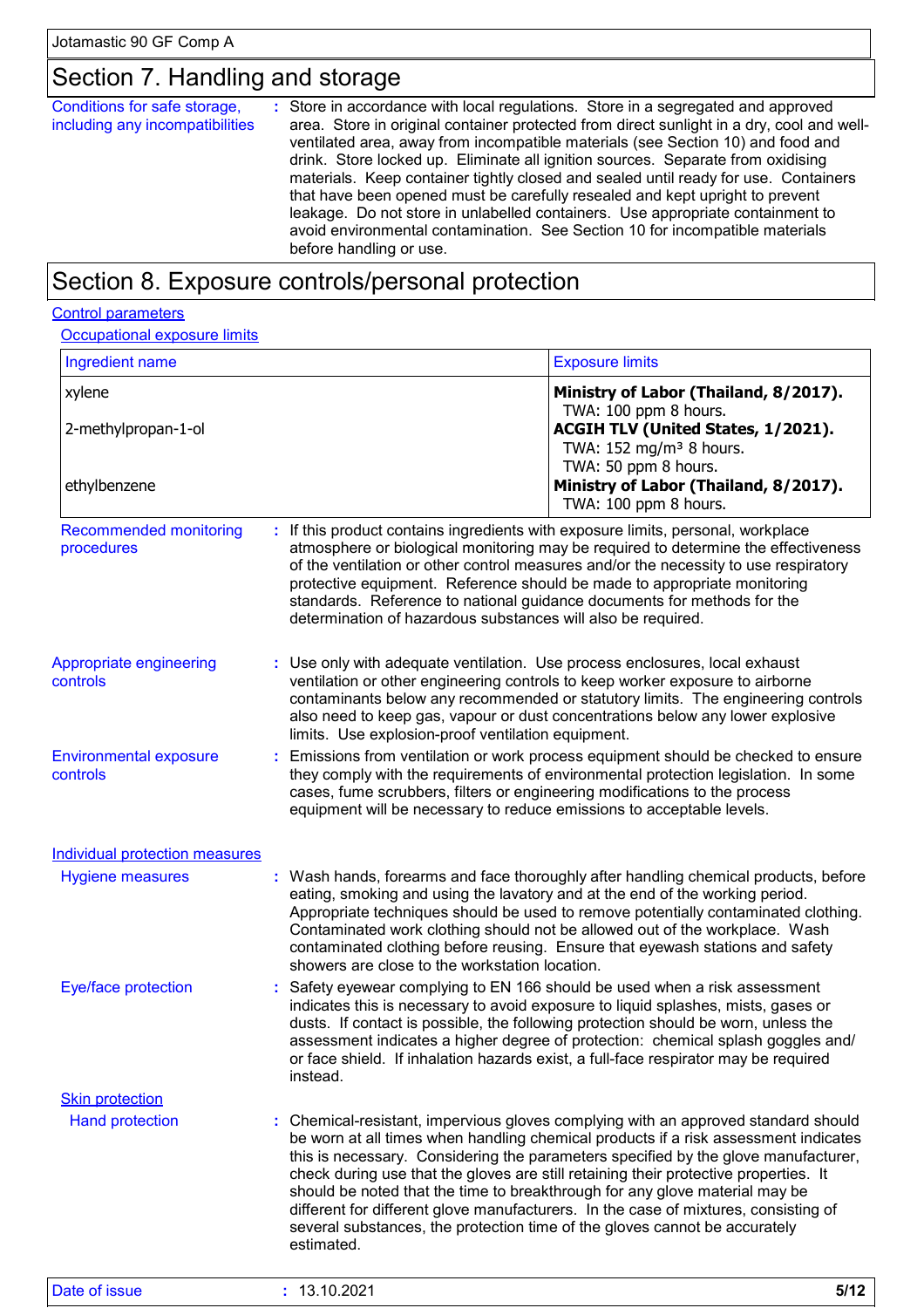# Section 8. Exposure controls/personal protection

|                               | There is no one glove material or combination of materials that will give unlimited<br>resistance to any individual or combination of chemicals.<br>The breakthrough time must be greater than the end use time of the product.<br>The instructions and information provided by the glove manufacturer on use,                                                                                                                |
|-------------------------------|-------------------------------------------------------------------------------------------------------------------------------------------------------------------------------------------------------------------------------------------------------------------------------------------------------------------------------------------------------------------------------------------------------------------------------|
|                               | storage, maintenance and replacement must be followed.<br>Gloves should be replaced regularly and if there is any sign of damage to the glove<br>material.                                                                                                                                                                                                                                                                    |
|                               | Always ensure that gloves are free from defects and that they are stored and used<br>correctly.                                                                                                                                                                                                                                                                                                                               |
|                               | The performance or effectiveness of the glove may be reduced by physical/chemical<br>damage and poor maintenance.                                                                                                                                                                                                                                                                                                             |
|                               | Barrier creams may help to protect the exposed areas of the skin but should not be<br>applied once exposure has occurred.                                                                                                                                                                                                                                                                                                     |
|                               | Wear suitable gloves tested to EN374.<br>Recommended, gloves(breakthrough time) > 8 hours: Responder, Viton®, 4H,<br>Teflon                                                                                                                                                                                                                                                                                                   |
|                               | Not recommended, gloves(breakthrough time) < 1 hour: PVC<br>May be used, gloves(breakthrough time) 4 - 8 hours: butyl rubber, nitrile rubber,<br>neoprene, polyvinyl alcohol (PVA)                                                                                                                                                                                                                                            |
| <b>Body protection</b>        | : Personal protective equipment for the body should be selected based on the task<br>being performed and the risks involved and should be approved by a specialist<br>before handling this product. When there is a risk of ignition from static electricity,<br>wear anti-static protective clothing. For the greatest protection from static<br>discharges, clothing should include anti-static overalls, boots and gloves. |
| Other skin protection         | : Appropriate footwear and any additional skin protection measures should be<br>selected based on the task being performed and the risks involved and should be<br>approved by a specialist before handling this product.                                                                                                                                                                                                     |
| <b>Respiratory protection</b> | Based on the hazard and potential for exposure, select a respirator that meets the<br>appropriate standard or certification. Respirators must be used according to a<br>respiratory protection program to ensure proper fitting, training, and other important<br>aspects of use.                                                                                                                                             |
|                               | If workers are exposed to concentrations above the exposure limit, they must use a<br>respirator according to EN 140. Use respiratory mask with charcoal and dust filter<br>when spraying this product, according to EN 14387(as filter combination A2-P2). In<br>confined spaces, use compressed-air or fresh-air respiratory equipment. When use<br>of roller or brush, consider use of charcoalfilter.                     |

# Section 9. Physical and chemical properties

| Date of issue                                   | : 13.10.2021                                                                                                                    | 6/12 |
|-------------------------------------------------|---------------------------------------------------------------------------------------------------------------------------------|------|
| Vapour pressure                                 | Highest known value: <1.6 kPa (<12 mm Hg) (at 20°C) (2-methylpropan-1-ol).<br>Weighted average: 0.37 kPa (2.78 mm Hg) (at 20°C) |      |
| Lower and upper explosive<br>(flammable) limits | $: 0.8 - 13\%$                                                                                                                  |      |
| Flammability (solid, gas)                       | : Not applicable.                                                                                                               |      |
| <b>Evaporation rate</b>                         | Highest known value: 0.84 (ethylbenzene) Weighted average: 0.6 compared with<br>butyl acetate                                   |      |
| <b>Burning rate</b>                             | : Not applicable.                                                                                                               |      |
| <b>Burning time</b>                             | : Not applicable.                                                                                                               |      |
| <b>Flash point</b>                              | : Closed cup: $33^{\circ}$ C (91.4 $^{\circ}$ F)                                                                                |      |
| <b>Boiling point</b>                            | Lowest known value: 108°C (226.4°F) (2-methylpropan-1-ol). Weighted average:<br>228.81°C (443.9°F)                              |      |
| <b>Melting point</b>                            | : Not applicable.                                                                                                               |      |
| pH                                              | : Not applicable.                                                                                                               |      |
| <b>Odour threshold</b>                          | : Not available.                                                                                                                |      |
| Odour                                           | : Characteristic.                                                                                                               |      |
| Colour                                          | : Grey, Red                                                                                                                     |      |
| <b>Physical state</b>                           | $:$ Liquid.                                                                                                                     |      |
| Appearance                                      |                                                                                                                                 |      |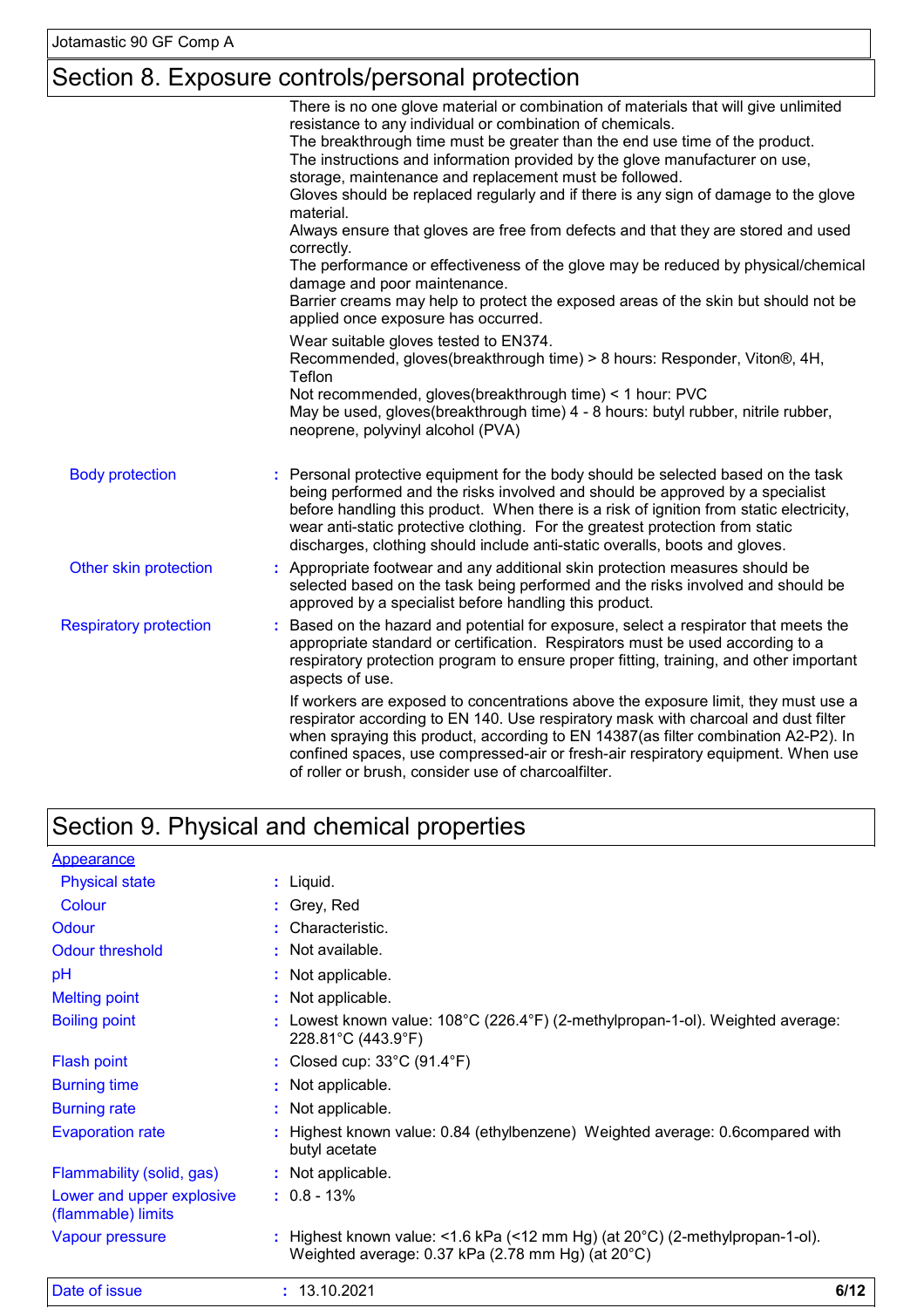# Section 9. Physical and chemical properties

| Vapour density                                              | : Highest known value: 11.7 (Air = 1) (epoxy resin (MW $\leq$ 700)). Weighted average:<br>7.74 $(Air = 1)$ |
|-------------------------------------------------------------|------------------------------------------------------------------------------------------------------------|
| <b>Relative density</b>                                     | $: 1.50588$ to 1.589 g/cm <sup>3</sup>                                                                     |
| <b>Solubility</b>                                           | : Insoluble in the following materials: cold water and hot water.                                          |
| Partition coefficient: n-octanol/ : Not available.<br>water |                                                                                                            |
| Auto-ignition temperature                                   | : Lowest known value: $>375^{\circ}$ C ( $>707^{\circ}$ F) (hydrocarbons, c9-unsatd., polymd.).            |
| <b>Decomposition temperature</b>                            | $\therefore$ Not available.                                                                                |
| <b>SADT</b>                                                 | : Not available.                                                                                           |
| <b>Viscosity</b>                                            | : Kinematic (40°C): >0.205 cm <sup>2</sup> /s (>20.5 cSt)                                                  |
| <b>Aerosol product</b>                                      |                                                                                                            |

#### Section 10. Stability and reactivity Conditions to avoid Avoid all possible sources of ignition (spark or flame). Do not pressurise, cut, weld, **:** braze, solder, drill, grind or expose containers to heat or sources of ignition. Chemical stability **:** The product is stable. Possibility of hazardous reactions **:** Under normal conditions of storage and use, hazardous reactions will not occur. Reactivity **:** No specific test data related to reactivity available for this product or its ingredients.

| Incompatible materials                         | : Keep away from the following materials to prevent strong exothermic reactions:<br>oxidising agents, strong alkalis, strong acids. |  |
|------------------------------------------------|-------------------------------------------------------------------------------------------------------------------------------------|--|
| المستنقلة والمستحدث والمستحدث والمستحدث والمال |                                                                                                                                     |  |

#### Hazardous decomposition products Under normal conditions of storage and use, hazardous decomposition products **:** should not be produced.

### Section 11. Toxicological information

#### Information on toxicological effects

#### **Acute toxicity**

| Product/ingredient name     | <b>Result</b>                 | <b>Species</b> | <b>Dose</b>             | <b>Exposure</b> |
|-----------------------------|-------------------------------|----------------|-------------------------|-----------------|
| epoxy resin (MW $\leq$ 700) | LD50 Dermal                   | Rabbit         | $20$ g/kg               |                 |
|                             | LD50 Oral                     | Mouse          | 15600 mg/kg             |                 |
| xylene                      | <b>LC50 Inhalation Vapour</b> | Rat            | 20 mg/l                 | 4 hours         |
|                             | LD50 Oral                     | Rat            | 4300 mg/kg              |                 |
|                             | <b>TDLo Dermal</b>            | Rabbit         | 4300 mg/kg              |                 |
| 2-methylpropan-1-ol         | <b>LC50 Inhalation Vapour</b> | Rat            | 19200 mg/m <sup>3</sup> | l4 hours        |
|                             | LD50 Dermal                   | Rabbit         | 3400 mg/kg              |                 |
|                             | LD50 Oral                     | Rat            | 2460 mg/kg              |                 |
| benzyl alcohol              | LD50 Oral                     | Rat            | 1230 mg/kg              |                 |
| ethylbenzene                | <b>LC50 Inhalation Vapour</b> | Rat - Male     | $17.8$ mg/l             | 4 hours         |
|                             | LD50 Dermal                   | Rabbit         | >5000 mg/kg             |                 |
|                             | LD50 Oral                     | Rat            | 3500 mg/kg              |                 |
| Phenol, styrenated          | LD50 Dermal                   | Rabbit         | >5010 mg/kg             |                 |
|                             | LD50 Oral                     | Rat            | 2500 mg/kg              |                 |

#### Irritation/Corrosion

| Product/ingredient name     | <b>Result</b>          | <b>Species</b>                     | <b>Score</b>             | <b>Exposure</b>            | <b>Observation</b> |
|-----------------------------|------------------------|------------------------------------|--------------------------|----------------------------|--------------------|
| epoxy resin (MW $\leq$ 700) | Eyes - Severe irritant | Rabbit                             |                          | 24 hours 2<br>milligrams   |                    |
|                             | Skin - Mild irritant   | Rabbit                             |                          | 500<br>milligrams          |                    |
| xylene                      | Eyes - Mild irritant   | Rabbit                             | $\overline{\phantom{0}}$ | 87 milligrams              |                    |
|                             | Skin - Mild irritant   | Rat                                |                          | 8 hours 60<br>Imicroliters | $\blacksquare$     |
| 2-methylpropan-1-ol         | Eyes - Irritant        | Mammal -<br>species<br>unspecified |                          |                            |                    |
|                             | Skin - Mild irritant   | Mammal -                           |                          |                            |                    |
| Date of issue               | : 13.10.2021           |                                    |                          |                            | 7/12               |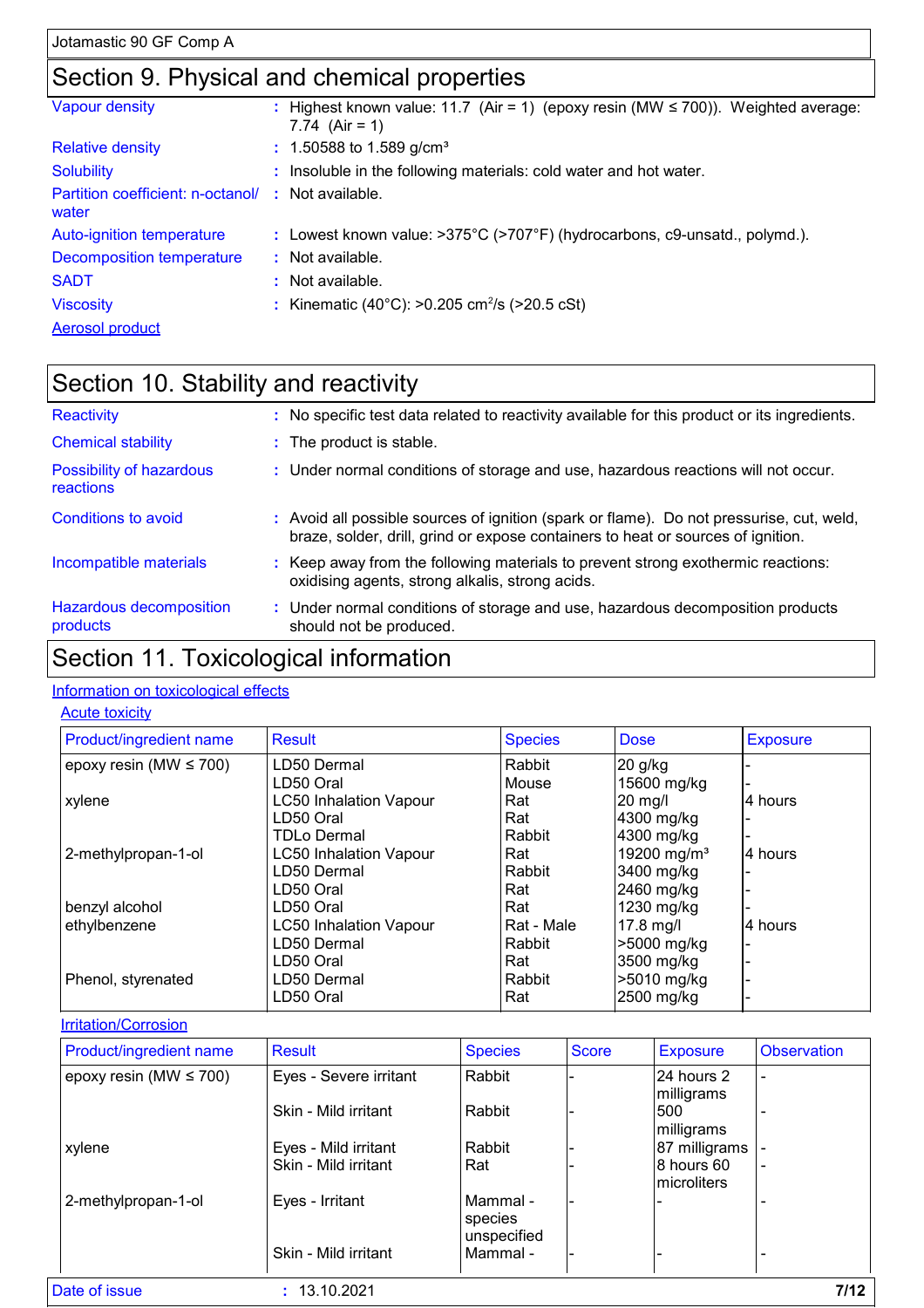# Section 11. Toxicological information

|                          | <u>sooman 11.10 moordgrout innonnament</u> |                        |  |                |   |  |  |  |
|--------------------------|--------------------------------------------|------------------------|--|----------------|---|--|--|--|
|                          |                                            | species<br>unspecified |  |                |   |  |  |  |
| benzyl alcohol           | Eyes - Mild irritant                       | Mammal -               |  |                | - |  |  |  |
|                          |                                            | species                |  |                |   |  |  |  |
|                          |                                            | unspecified            |  |                |   |  |  |  |
| Phenol, methylstyrenated | Skin - Mild irritant                       | Mammal -               |  |                | - |  |  |  |
|                          |                                            | species                |  |                |   |  |  |  |
|                          |                                            | unspecified            |  |                |   |  |  |  |
| Phenol, styrenated       | Eyes - Mild irritant                       | Rabbit                 |  | 0.1 Mililiters |   |  |  |  |
|                          | Skin - Mild irritant                       | Rabbit                 |  | 0.5 Mililiters | ۰ |  |  |  |
|                          | Skin - Mild irritant                       | Mammal -               |  |                |   |  |  |  |
|                          |                                            | species                |  |                |   |  |  |  |
|                          |                                            | unspecified            |  |                |   |  |  |  |

#### **Sensitisation**

| <b>Product/ingredient name</b>               | <b>Route of</b><br>exposure | <b>Species</b>                  | <b>Result</b> |
|----------------------------------------------|-----------------------------|---------------------------------|---------------|
| epoxy resin (MW $\leq$ 700)                  | skin                        | Mammal - species<br>unspecified | Sensitising   |
| hydrocarbons,<br>C9-unsaturated, polymerized | skin                        | Mammal - species<br>unspecified | Sensitising   |
| glycidyl ether of 3-alkyl<br>phenol          | skin                        | Mammal - species<br>unspecified | Sensitising   |
| Phenol, methylstyrenated                     | skin                        | Mammal - species<br>unspecified | Sensitising   |
| Phenol, styrenated                           | skin                        | Mammal - species<br>unspecified | Sensitising   |

#### **Mutagenicity**

Not available.

#### **Carcinogenicity**

Not available.

#### Reproductive toxicity

Not available.

#### **Teratogenicity**

Not available.

#### Specific target organ toxicity (single exposure)

| <b>Name</b>         | Category   | <b>Route of</b><br><b>exposure</b> | <b>Target organs</b>            |
|---------------------|------------|------------------------------------|---------------------------------|
| <b>xylene</b>       | Category 3 |                                    | Respiratory tract<br>irritation |
| 2-methylpropan-1-ol | Category 3 |                                    | Respiratory tract<br>irritation |
|                     | Category 3 |                                    | Narcotic effects                |

#### Specific target organ toxicity (repeated exposure)

| <b>Name</b>  | Category   | <b>Route of</b><br>exposure | <b>Target organs</b> |
|--------------|------------|-----------------------------|----------------------|
| ethylbenzene | Category 2 | -                           | hearing organs       |

#### Aspiration hazard

| <b>Name</b>   | Result                                |
|---------------|---------------------------------------|
| xylene        | <b>ASPIRATION HAZARD - Category 1</b> |
| lethylbenzene | ASPIRATION HAZARD - Category 1        |

#### Potential acute health effects

- Eye contact **:** Causes serious eye damage.
- Inhalation **:** No known significant effects or critical hazards.

| <b>Date</b><br>ssue i | '0.2021<br>. . | $8/1^\circ$<br>. |
|-----------------------|----------------|------------------|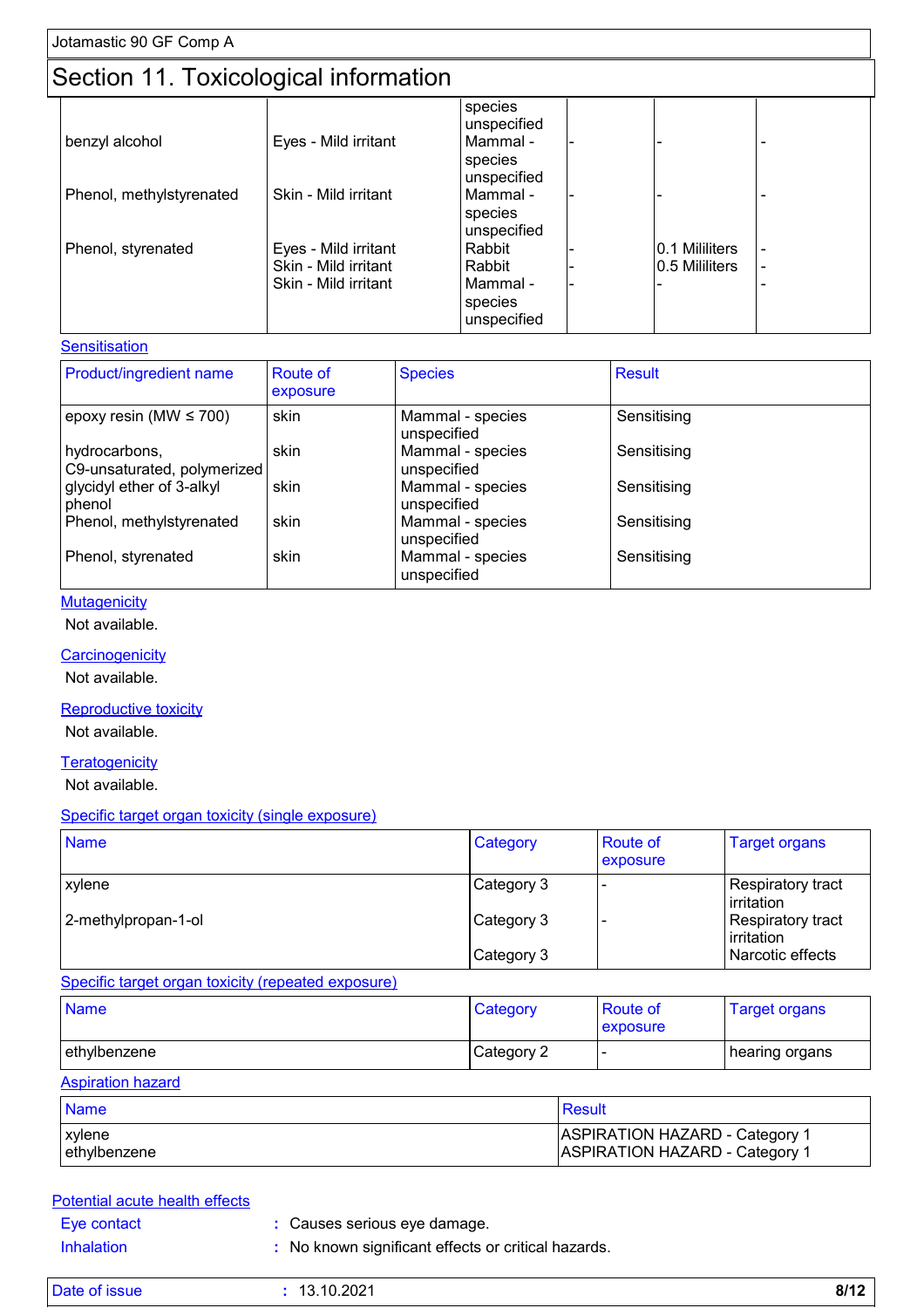# Section 11. Toxicological information

|                                         | ັ                                                                                                                      |
|-----------------------------------------|------------------------------------------------------------------------------------------------------------------------|
| <b>Skin contact</b>                     | : Causes skin irritation. May cause an allergic skin reaction.                                                         |
| Ingestion                               | : No known significant effects or critical hazards.                                                                    |
|                                         |                                                                                                                        |
|                                         | Symptoms related to the physical, chemical and toxicological characteristics                                           |
| <b>Inhalation</b>                       | : No specific data.                                                                                                    |
| Ingestion                               | : Adverse symptoms may include the following:<br>stomach pains                                                         |
| <b>Skin contact</b>                     | $:$ Adverse symptoms may include the following:<br>pain or irritation<br>redness<br>blistering may occur               |
| Eye contact                             | : Adverse symptoms may include the following:<br>pain<br>watering<br>redness                                           |
| <b>Potential chronic health effects</b> |                                                                                                                        |
| General                                 | : Once sensitized, a severe allergic reaction may occur when subsequently exposed<br>الملمد دماليد دوالد معمودات الملك |

|                              | to very low levels.                                 |
|------------------------------|-----------------------------------------------------|
| Carcinogenicity              | : No known significant effects or critical hazards. |
| <b>Mutagenicity</b>          | : No known significant effects or critical hazards. |
| <b>Teratogenicity</b>        | : No known significant effects or critical hazards. |
| <b>Developmental effects</b> | : No known significant effects or critical hazards. |
| <b>Fertility effects</b>     | : No known significant effects or critical hazards. |

#### Numerical measures of toxicity

#### Acute toxicity estimates

| Route                | <b>ATE</b> value |
|----------------------|------------------|
| Oral                 | 49200 mg/kg      |
| Dermal               | 19349.16 mg/kg   |
| Inhalation (vapours) | 164.51 mg/l      |

# Section 12. Ecological information

**Toxicity** 

| Product/ingredient name     | Result                             | <b>Species</b>                      | <b>Exposure</b> |
|-----------------------------|------------------------------------|-------------------------------------|-----------------|
| epoxy resin (MW $\leq$ 700) | Acute EC50 1.4 mg/l                | Daphnia                             | 48 hours        |
|                             | Acute LC50 3.1 mg/l                | Fish - pimephales promelas          | 96 hours        |
|                             | Chronic NOEC 0.3 mg/l              | Fish                                | 21 days         |
| xylene                      | Acute LC50 8500 µg/l Marine water  | Crustaceans - Palaemonetes<br>pugio | 48 hours        |
|                             | Acute LC50 13400 µg/l Fresh water  | Fish - Pimephales promelas          | 96 hours        |
| 2-methylpropan-1-ol         | Chronic NOEC 4000 µg/l Fresh water | Daphnia - Daphnia magna             | 21 days         |
| ethylbenzene                | Acute EC50 7700 µg/l Marine water  | Algae - Skeletonema costatum        | 96 hours        |
|                             | Acute EC50 2.93 mg/l               | Daphnia                             | 48 hours        |
|                             | Acute LC50 4.2 mg/l                | Fish                                | 96 hours        |
| Phenol, styrenated          | Acute EC50 100 mg/l                | Algae                               | 172 hours       |
|                             | Acute EC50 54 mg/l                 | Daphnia                             | 148 hours       |
|                             | Acute LC50 25.8 mg/l               | Fish                                | 96 hours        |

Persistence and degradability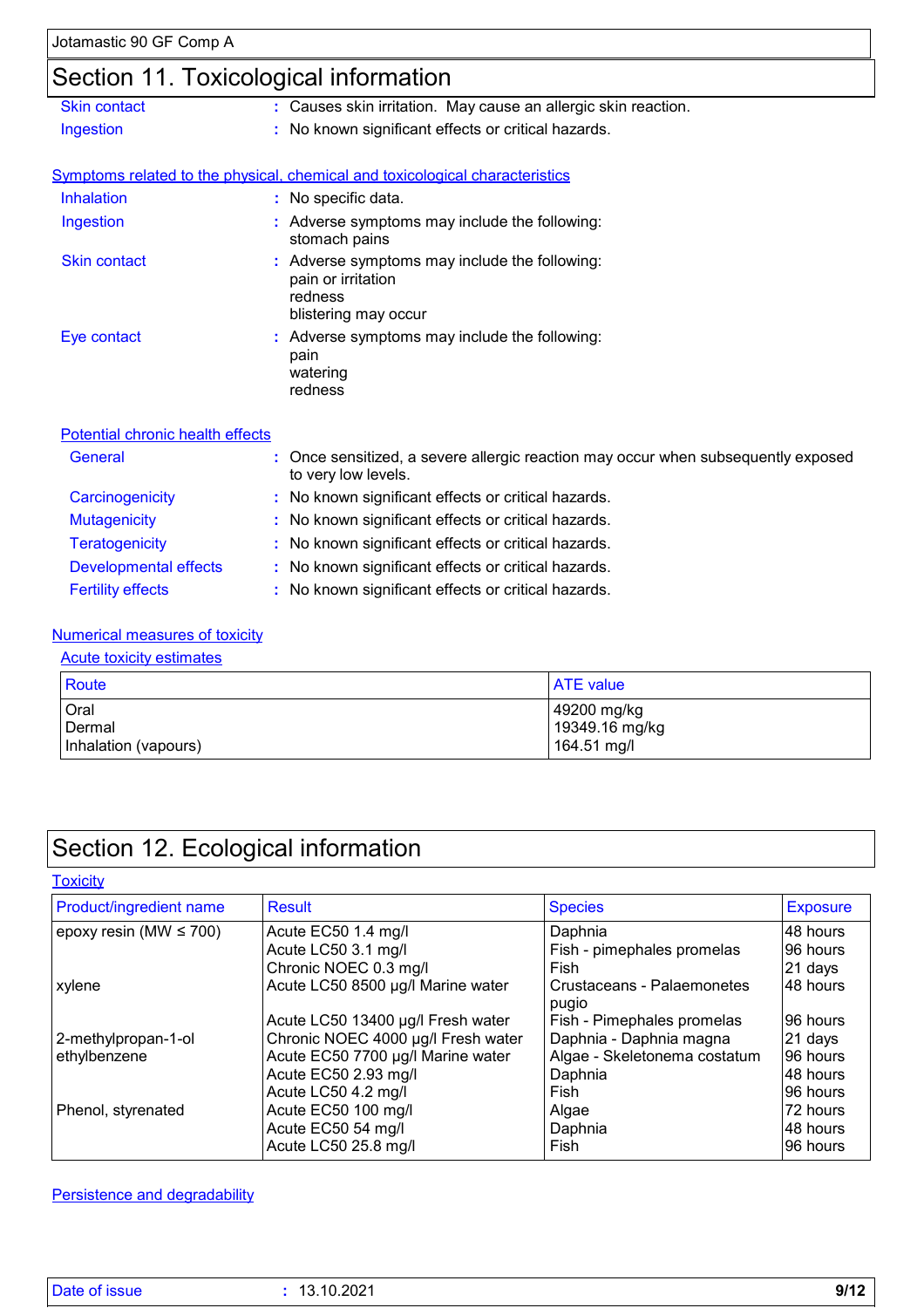# Section 12. Ecological information

| <b>Product/ingredient name</b>         | <b>Aquatic half-life</b> | Photolysis | Biodegradability       |
|----------------------------------------|--------------------------|------------|------------------------|
| epoxy resin (MW $\leq 700$ )<br>xylene |                          |            | Not readily<br>Readily |
| benzyl alcohol<br>ethylbenzene         |                          |            | Readily<br>Readily     |

#### Bioaccumulative potential

| Product/ingredient name     | $LogP_{ow}$  | <b>BCF</b>  | Potential |
|-----------------------------|--------------|-------------|-----------|
| epoxy resin (MW $\leq$ 700) | 2.64 to 3.78 | $\cdot 3'$  | llow      |
| xylene                      | 3.12         | 8.1 to 25.9 | llow      |
| hydrocarbons,               | 3.627        |             | llow      |
| C9-unsaturated, polymerized |              |             |           |
| 2-methylpropan-1-ol         |              |             | llow      |
| benzyl alcohol              | 0.87         | < 100       | llow      |
| ethylbenzene                | 3.6          |             | llow      |
| Phenol, methylstyrenated    | 3.627        |             | llow      |

#### **Mobility in soil**

Soil/water partition coefficient (Koc)

**:** Not available.

Other adverse effects **:** No known significant effects or critical hazards.

### Section 13. Disposal considerations

The generation of waste should be avoided or minimised wherever possible. Disposal of this product, solutions and any by-products should at all times comply with the requirements of environmental protection and waste disposal legislation and any regional local authority requirements. Dispose of surplus and nonrecyclable products via a licensed waste disposal contractor. Waste should not be disposed of untreated to the sewer unless fully compliant with the requirements of all authorities with jurisdiction. Waste packaging should be recycled. Incineration or landfill should only be considered when recycling is not feasible. This material and its container must be disposed of in a safe way. Care should be taken when handling emptied containers that have not been cleaned or rinsed out. Empty containers or liners may retain some product residues. Vapour from product residues may create a highly flammable or explosive atmosphere inside the container. Do not cut, weld or grind used containers unless they have been cleaned thoroughly internally. Avoid dispersal of spilt material and runoff and contact with soil, waterways, drains and sewers. Disposal methods **:**

| Section 14. Transport information    |                |               |                |  |
|--------------------------------------|----------------|---------------|----------------|--|
|                                      | <b>UN</b>      | <b>IMDG</b>   | <b>IATA</b>    |  |
| <b>UN</b> number                     | <b>UN1263</b>  | <b>UN1263</b> | <b>UN1263</b>  |  |
| <b>UN proper shipping</b><br>name    | Paint          | Paint         | Paint          |  |
| <b>Transport hazard</b><br>class(es) | 3              | 3             | 3              |  |
| <b>Packing group</b>                 | $\mathsf{III}$ | $\  \ ^2$     | $\mathbf{III}$ |  |
| Environmental<br>hazards             | No.            | No.           | No.            |  |
| Date of issue                        | : 13.10.2021   |               | 10/12          |  |

# Section 14 Transport information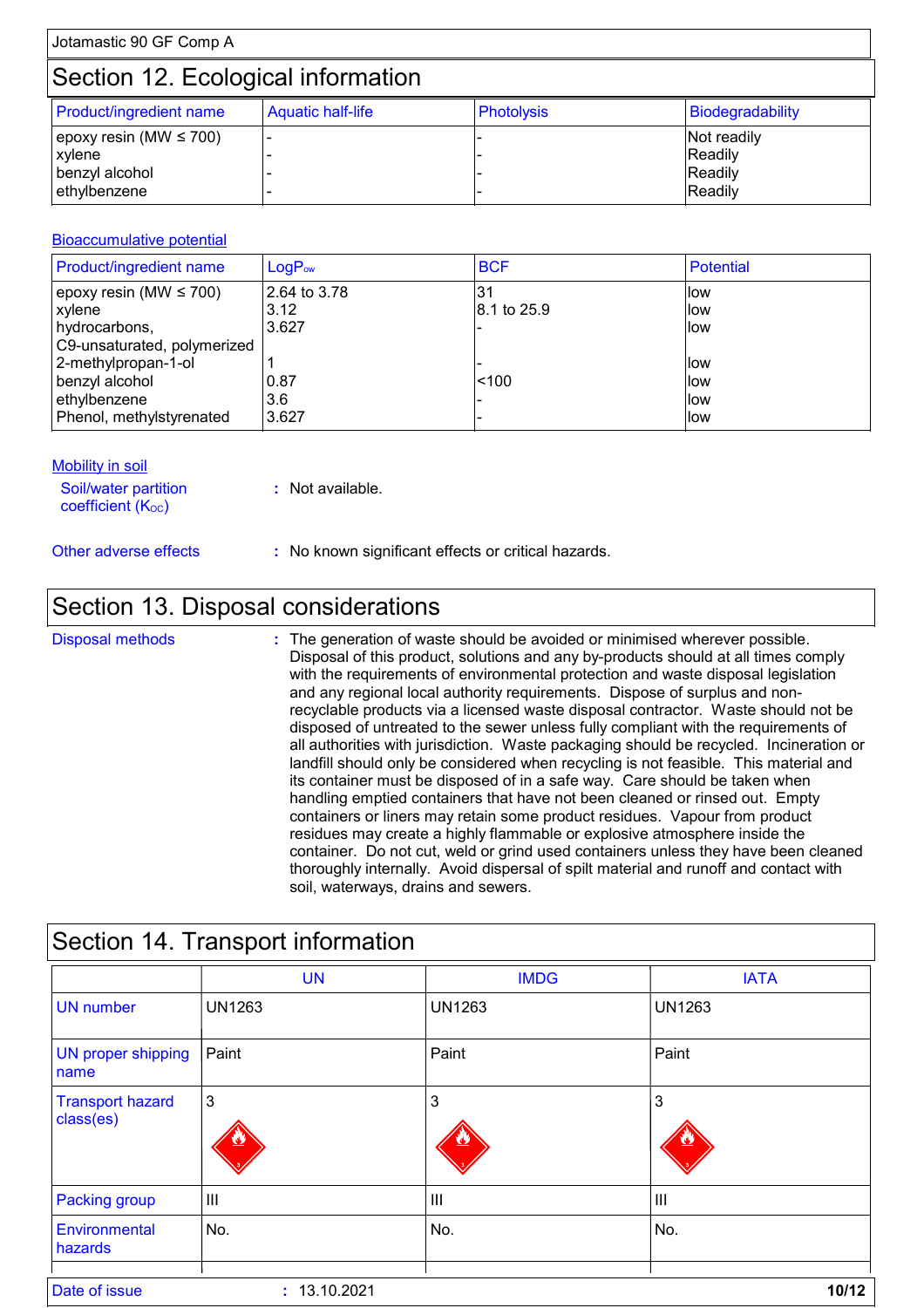# Section 14. Transport information

| for user                  | Special precautions   Transport within user's | <b>Transport within user's</b>                | Transport within user's       |
|---------------------------|-----------------------------------------------|-----------------------------------------------|-------------------------------|
|                           | premises: always transport in                 | premises: always transport in                 | premises: always transport    |
|                           | closed containers that are                    | closed containers that are                    | in closed containers that are |
|                           | upright and secure. Ensure                    | upright and secure. Ensure                    | upright and secure. Ensure    |
|                           | that persons transporting the                 | that persons transporting the                 | that persons transporting the |
|                           | product know what to do in                    | product know what to do in                    | product know what to do in    |
|                           | the event of an accident or                   | the event of an accident or                   | the event of an accident or   |
|                           | spillage.                                     | spillage.                                     | spillage.                     |
| Additional<br>information |                                               | <b>Emergency schedules F-E,</b><br><u>S-E</u> |                               |

| Transport in bulk according to<br>Annex II of Marpol and the<br><b>IBC Code</b> | : Not available.                                                                                                              |
|---------------------------------------------------------------------------------|-------------------------------------------------------------------------------------------------------------------------------|
| ADR / RID                                                                       | $:$ Tunnel restriction code: (D/E)<br>Hazard identification number: 30                                                        |
|                                                                                 | ADR/RID: Viscous substance. Not restricted, ref. chapter 2.2.3.1.5 (applicable to<br>receptacles $\leq$ 450 litre capacity).  |
| <b>IMDG</b>                                                                     | : IMDG: Viscous substance. Transport in accordance with paragraph 2.3.2.5<br>(applicable to receptacles <450 litre capacity). |

# Section 15. Regulatory information

Hazardous Substance Act B.E. 2535 (1992)

**Type** 

Ingredient name **Type** Type Authority Conditions

No known specific national and/or regional regulations applicable to this product (including its ingredients).

| Section 16. Other information               |                                                                                                                                                                                                                                                                                                                                                                                                                                                                                                                                                                                                                                                                                                                                                                                                                                                                            |  |  |
|---------------------------------------------|----------------------------------------------------------------------------------------------------------------------------------------------------------------------------------------------------------------------------------------------------------------------------------------------------------------------------------------------------------------------------------------------------------------------------------------------------------------------------------------------------------------------------------------------------------------------------------------------------------------------------------------------------------------------------------------------------------------------------------------------------------------------------------------------------------------------------------------------------------------------------|--|--|
| <b>History</b>                              |                                                                                                                                                                                                                                                                                                                                                                                                                                                                                                                                                                                                                                                                                                                                                                                                                                                                            |  |  |
| Date of printing                            | : 13.10.2021                                                                                                                                                                                                                                                                                                                                                                                                                                                                                                                                                                                                                                                                                                                                                                                                                                                               |  |  |
| Date of issue/Date of revision : 13.10.2021 |                                                                                                                                                                                                                                                                                                                                                                                                                                                                                                                                                                                                                                                                                                                                                                                                                                                                            |  |  |
| Date of previous issue                      | : 28.05.2020                                                                                                                                                                                                                                                                                                                                                                                                                                                                                                                                                                                                                                                                                                                                                                                                                                                               |  |  |
| <b>Version</b>                              | : 1.12                                                                                                                                                                                                                                                                                                                                                                                                                                                                                                                                                                                                                                                                                                                                                                                                                                                                     |  |  |
| Key to abbreviations                        | : ADN = European Provisions concerning the International Carriage of Dangerous<br>Goods by Inland Waterway<br>ADR = The European Agreement concerning the International Carriage of<br>Dangerous Goods by Road<br>ATE = Acute Toxicity Estimate<br><b>BCF</b> = Bioconcentration Factor<br>GHS = Globally Harmonized System of Classification and Labelling of Chemicals<br>IATA = International Air Transport Association<br>IBC = Intermediate Bulk Container<br><b>IMDG = International Maritime Dangerous Goods</b><br>MARPOL = International Convention for the Prevention of Pollution From Ships,<br>1973 as modified by the Protocol of 1978. ("Marpol" = marine pollution)<br>RID = The Regulations concerning the International Carriage of Dangerous Goods<br>by Rail<br>$UN = United Nations$<br>LogPow = logarithm of the octanol/water partition coefficient |  |  |
| <b>References</b>                           | : Not available.                                                                                                                                                                                                                                                                                                                                                                                                                                                                                                                                                                                                                                                                                                                                                                                                                                                           |  |  |
|                                             | $\nabla$ Indicates information that has changed from previously issued version.                                                                                                                                                                                                                                                                                                                                                                                                                                                                                                                                                                                                                                                                                                                                                                                            |  |  |

Notice to reader